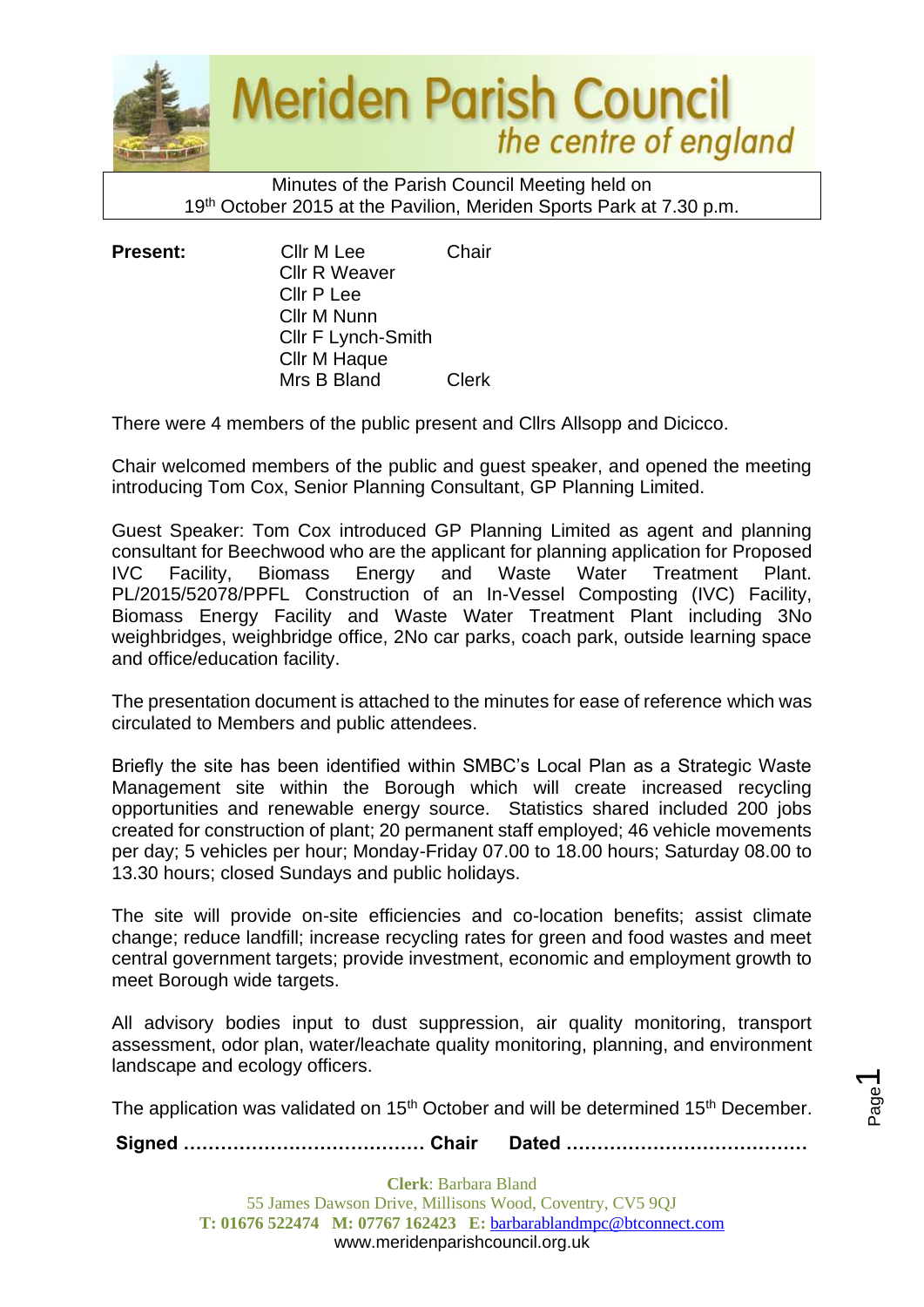

### **Q & A session followed:-**

FLS/PL reported that to date any new operator or business has not managed to provide local employment and how will operator prioritise Meriden residents for employment.

TC advised he would take this on board and back to client.

RW advised there is a routing agreement in place and asked if client was aware of this?

TC reported that both A & A and NRS agreements and conditions of planning have been seen and will be adhered to.

FLS asked if the 5 vehicle movements per hours was in and out.

TC replied that he expected there to be 2/3 movements per hour in and out (i.e. maximum of 6).

PL asked how this will impact on A & A vehicle movements and if this has been taken into account.

TC replied that the increased movements had been accounted for already and Highways officers have responded with a no comment as their consultation response.

ML asked if any other sites had been considered.

TC replied that the applicant has worked for 2 years to find a suitable site. SMBC need to improve their recycling rates, and whilst a number of sites have been looked at across the Borough outside of greenbelt, it was felt this site was the best.

FLS stated that this will double the operations currently sited on the quarry site. TC explained that the site is a triangular plot of land constrained by perimeter boundaries and therefore without prospects of future extension.

FLS further added concerns regarding waste water and where it is sourced.

TC replied that the water will be tankered in and filtered into treatment plant process, currently the source is unknown.

RW asked if this is contaminated water.

TC responded that there is a raft of definitions as to what is hazardous but after treatment process it will be clean enough to discharge into the brook.

RW asked what the level of water discharge is.

TC replied that any discharge will be within the threshold of environment agency and cannot give specific quotes at this time.

RW asked what the impact of fire is given A & A's recent fire of wood stockpiles. TC replied that he is aware of this and there will be no wood stockpiles on site.

**Signed ………………………………… Chair Dated …………………………………**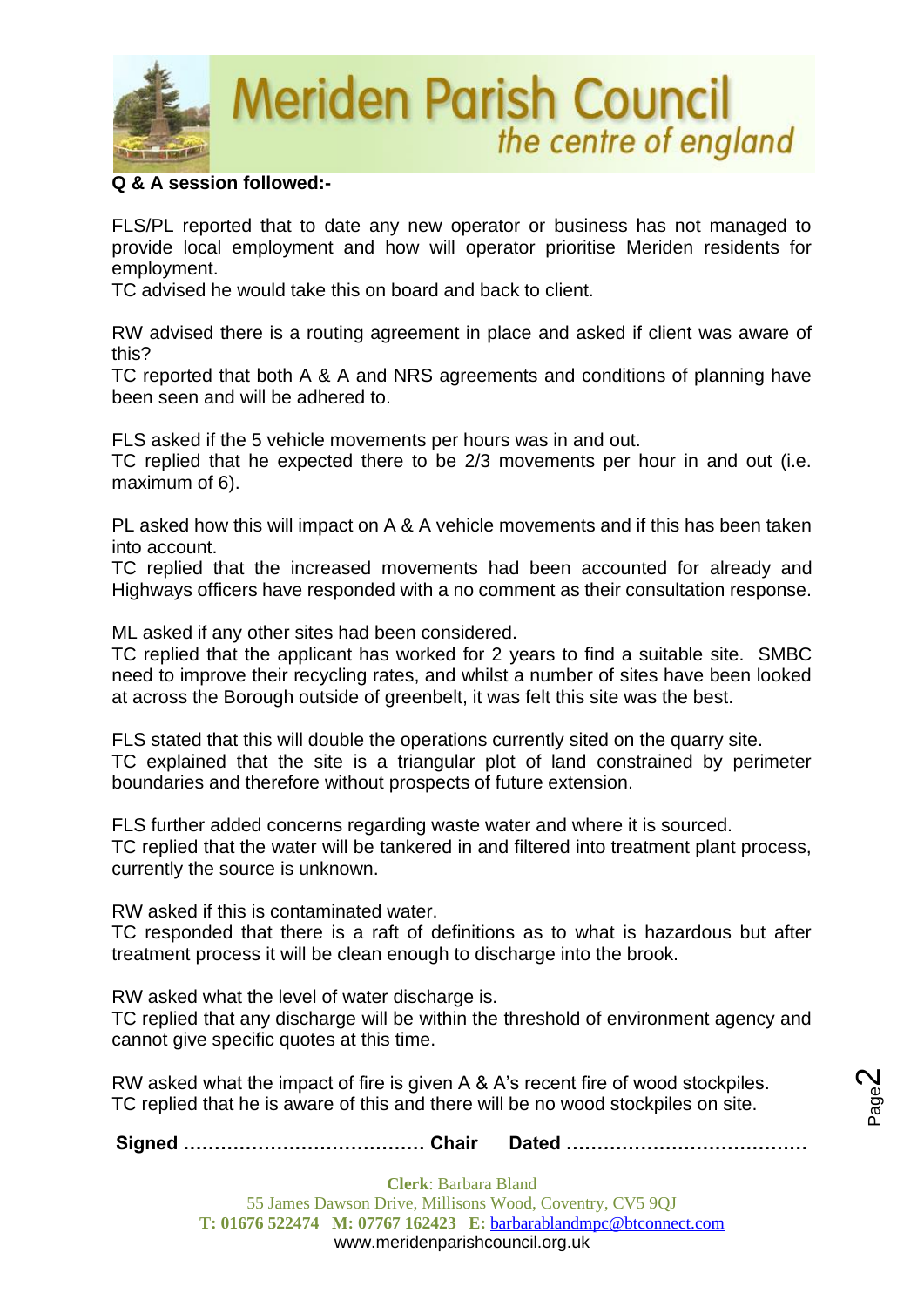

FLS asked about composting and re-sale of material given co-location benefit. TC replied that there will be export of the product.

FLS requested that issues surrounding traffic, noise, odour, dust, be thoroughly investigated and measured prior to any permission granted and that neighbours/partners can work together.

TC stated that this will also be an education facility and an innovative operation as a learning tool for future waste management; therefore all processes will be evaluated and monitored to the highest level.

RW stated that within the planning process noise and odour were material factors. TC replied that air quality will be monitored as neighbouring properties are within 130 metres to the south east and 300/400 metres on Cornets End Lane. Currently it is considered to be of no impact to what is being proposed.

RW asked how monitoring will be carried out.

TC replied monitoring will be in accordance with Environment Agency management processes.

FLS asked where the waste will be coming from. TC replied that all waste will be transported from within Borough.

PL commented that with the proposed development of a Combined Authority, how will this be managed given the site is on the boundary of other external Authorities. TC replied that the applicant will have to tender and win contracts from neighbouring Authorities or within the Combined Authority partners.

PL asked what the national average of waste recycling is. TC said he could not comment.

FLS asked if green bins will now include food waste.

Cllr Dicicco, Cabinet Portfolio Holder - Environment, Housing & Regeneration commented that there would be no food waste. He further stated that it will be a fully enclosed system. The counter issue will be buildings within greenbelt and managing the environmental impact.

The Clerk stated a site visit has been requested and a holding letter has been sent to case officer explaining a response will be made after tonight's meeting and subsequent site visit to be arranged for early November with Mr Cox and his clients, Beechwood.

Chair thanked Mr Cox for his attendance this evening, and he left the meeting.

|--|--|--|

Page ო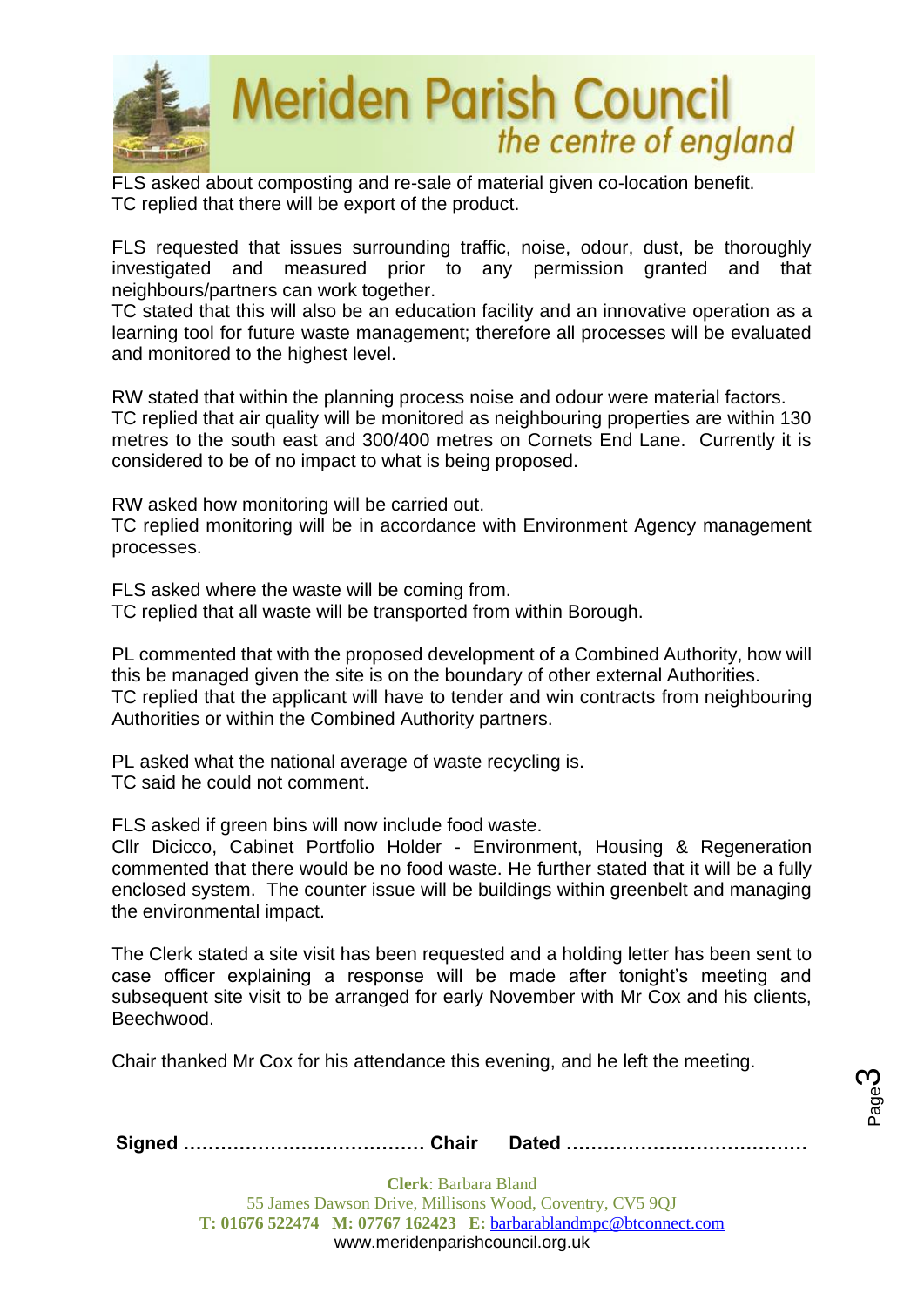

### **1. Public Participation**

Chair invited any concerns/issues to be raised by members of the public.

- Meriden Hill: footpath is sloping running from top to bottom of hill; previously raised with Clerk and Neighbourhood Co-ordinator.
- Roundabout going towards Millisons Wood trees are growing into road; buses scraping trees and breaking branches.
- Potholes to Meriden Hill, Berkswell Road. All lanes are generally in need of attention.

Cllr Weaver responded that two meetings with SMBC had been held by the Clerk. Trees have been identified to be cut back by tree officer with work already started.

Cllr Lynch-Smith stated that the problem with the banking is that the soil is running out during wet weather; other than a retaining wall, not sure what can be done to stop bank erosion and footpath width.

Chair responded that there is no longer the budget for extensive highways/park works and response from SMBC would only be on a footpath danger/health and safety issue.

Cllr Allsopp replied that nothing really is going on. A meeting with Darren Parkin resulted in Glendale attending "hot spots" for tree/branch removal and tidy. A lot of work has been undertaken and remains on-going within SMBC programme of works. He further stated the only issue is the route of 900 bus that is far too big to be using Showell Lane. This has been raised previously without satisfactory conclusion.

**Action:** The Clerk will follow up with Bruce Brant, Neighbourhood Co-ordinator all outstanding issues and update at next meeting.

**Action:** Cllr Allsopp will follow up with SMBC officers re. 900 bus and routing.

**Chair thanked all participants and invited residents to leave or stay for full council meeting.** 

#### **2. Apologies**

Apologies received from Cllr Barber (caring responsibilities), and Cllr Bell (holiday). Cllr Kipling is recorded as unauthorised non-attendance.

**IT WAS RESOLVED** Apologies were formally recorded and reasons for absence accepted.

#### **Declarations of Interest**

3a To declare any personal interests in items on the agenda and their nature. There was nothing to declare.

**Signed ………………………………… Chair Dated …………………………………**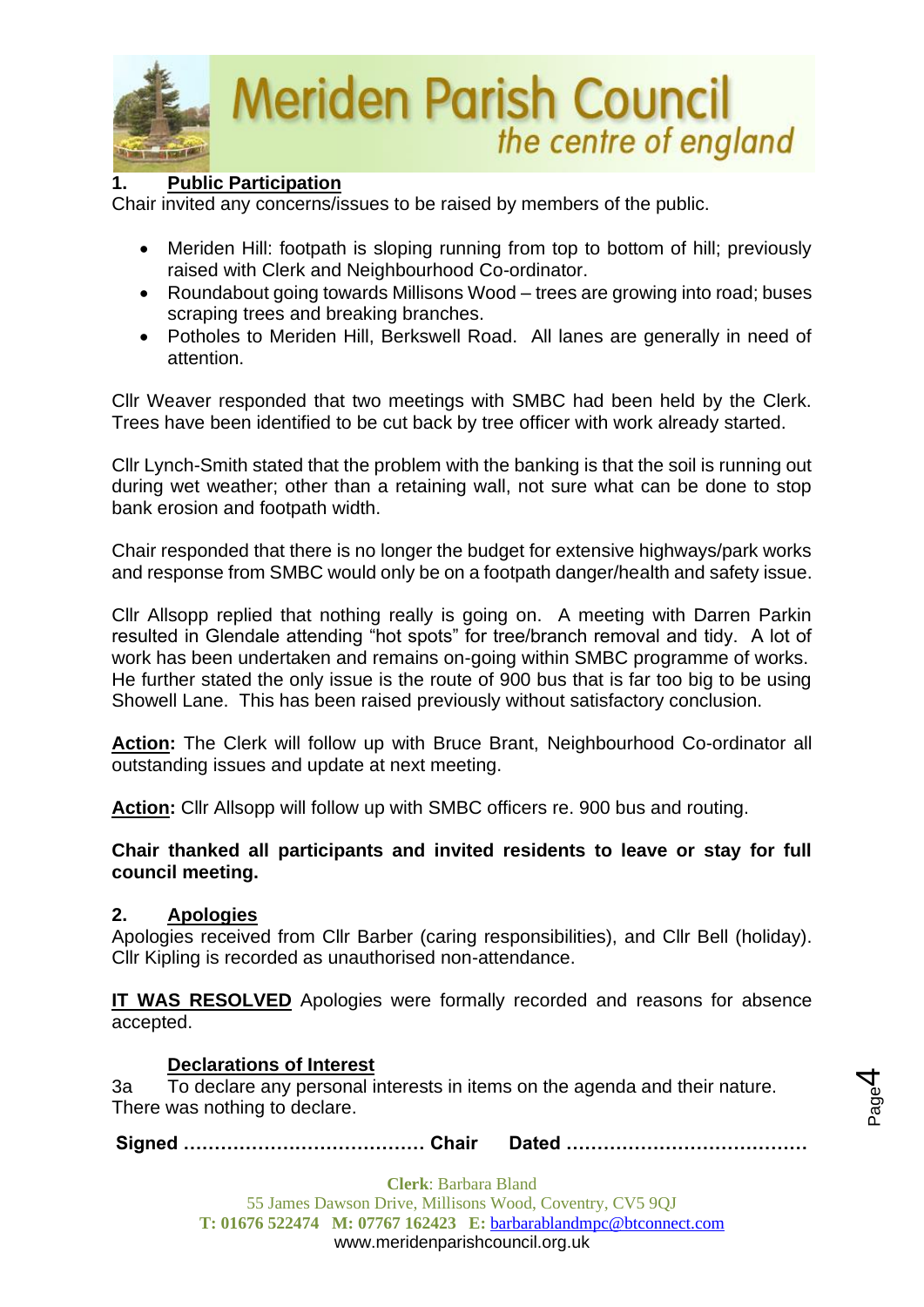

3b To declare any prejudicial interests in items on the agenda and their nature There was nothing to declare.

### **4. Minutes**

The minutes of the Parish Council meeting held on 21st September 2015, circulated prior to meeting, were considered and agreed.

**IT WAS RESOLVED** Cllr P Lee proposed acceptance of the minutes of Parish Council meeting 21st September 2015. Cllr Weaver seconded this proposal.

Matters/actions arising: All as per agenda and standing items.

### **5. Finance**

5.1 Approve October Payments

Members received payments for Parish Council and Sports Park for approval. Cllr R Weaver proposed approval, seconded by Cllr P Lee.

**IT WAS RESOLVED** Members approved October payments of £5,260.18 for Parish Council and £5,100.00 for Sports Park.

### 5.2 Approve half year to  $30<sup>th</sup>$  September 2015 I & E Accounts

The Clerk reported that the accounts run off to date are in accurate and rather than present Members with accounts that need adjustment, there were no accounts available.

**Action**: The Clerk to seek advice and assistance from Edge IT Systems before next meeting.

#### **6. Progress Reports**

#### 6.1 Village Hall Management Committee

Cllr Lynch-Smith reported that the next big picture show is scheduled for 24<sup>th</sup> October. Grace Tuckey celebrated her 90<sup>th</sup> birthday with a village hall party.

#### 6.2 War Memorials

Cllr P Lee reported road closure and Marshalls all in place for Remembrance Sunday. The Clerk advised that at the recent SLC conference she had spoken to English Heritage regarding funding opportunities for Memorials including plaques and windows at various Parish sites. Funding is currently available and projects are being sourced. Cllr P Lee suggested a working group to look at this with a view to setting up a sub committee to complete funding application.

**Action:** Cllr P Lee and the Clerk to meet and set up.

|--|--|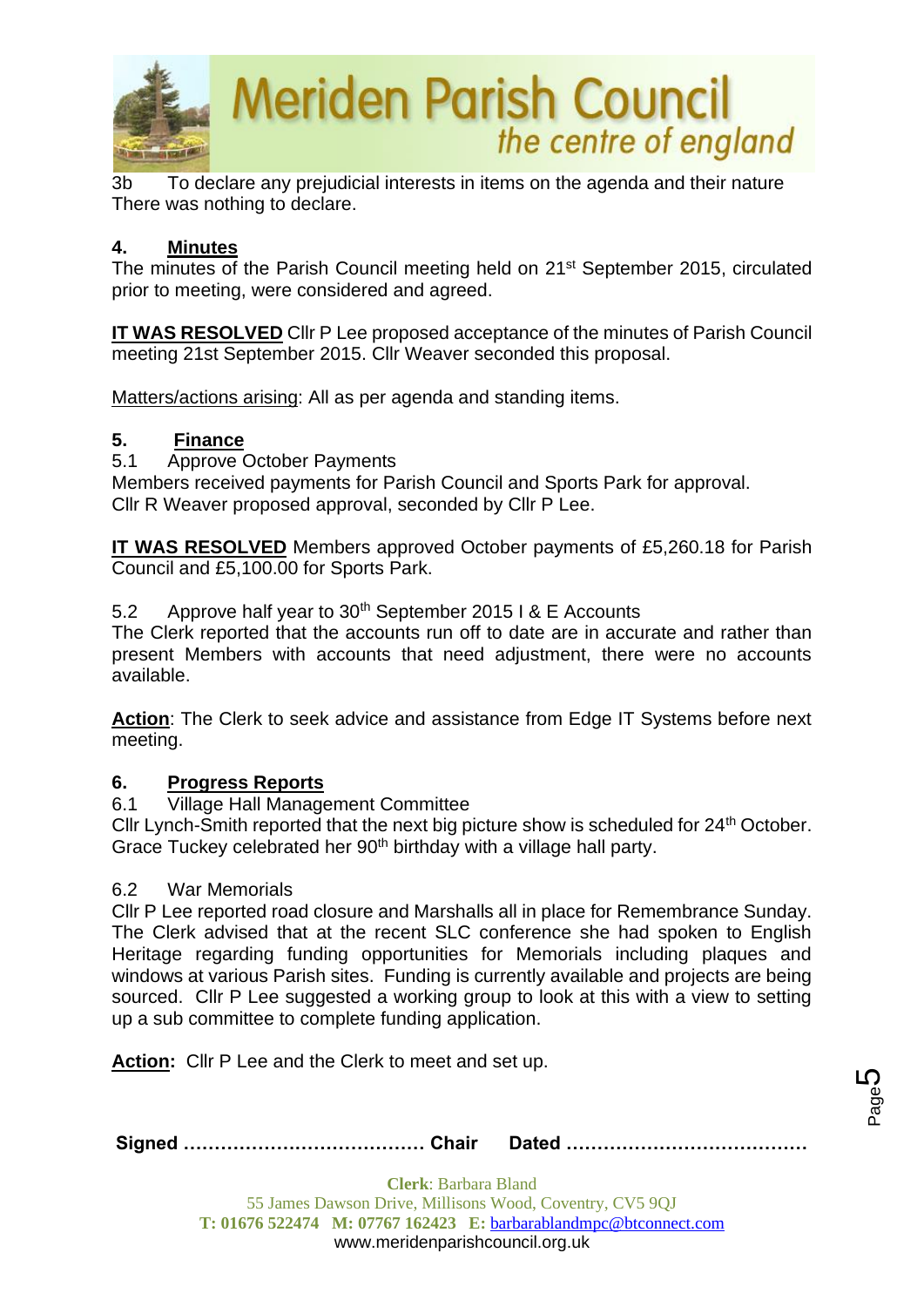

## 6.3 Meriden Pool

The Clerk advised Robert Williams has emailed requesting some dates that Council representatives can meet with Alder Mills architect, Phil Taylor, for an initial scoping exercise of the Pool with dates offered being 27<sup>th</sup>, 28<sup>th</sup> or 29<sup>th</sup> October. Cllr Haque requested all correspondence to be forwarded to her and she would like to be present at meeting.

**Action:** The Clerk will arrange a meeting for Phil Taylor to meet with herself and Cllr Haque.

#### 6.4 Allotments

Nothing to report other than full occupancy achieved. Transfer of land which will be picked up in agenda item 10.4.

**Action:** The Clerk will continue to liaise with Meriden Bloomers Community Project and Allotment Association.

### 6.5 Footpaths/Forum

Cllr Lynch-Smith stated there are no difficulties to report other than the odd branch or two. All is good. She further reported emails from another Councillor (from another Parish) who regularly walks, photographs and advises findings to relevant Parishes and SMBC officers, however footpaths are not flat walkways and should not be considered as such and reports she has found nothing to report.

#### 6.6 Quarries Liaison Group

Cllr Weaver advised nothing to report. Signage is being looked into by Highways to reduce HGV from Birmingham Road entering the village. The next meeting is 14<sup>th</sup> December 2015.

**Action:** The Clerk will continue monitoring and liaison with operators.

## 6.7 Solihull Area Committee

Cllr Weaver reported meeting was held on 15<sup>th</sup> October and the guest speaker was James Carpenter, a recent appointment as a senior member of the planning team. He was interesting in his response and replies to Member questions raised collectively, all of whom have the same difficulties accessing planning portal, response and support of officers, and feeling no one is listening to Parish and Town Council comments during consultation process.

## 6.8 Tree Wardens & TPO List

Cllr Lynch-Smith reported that the Tree Wardens meeting clashes with Parish Council meetings so it has been difficult to attend.

Page ပ

|--|--|--|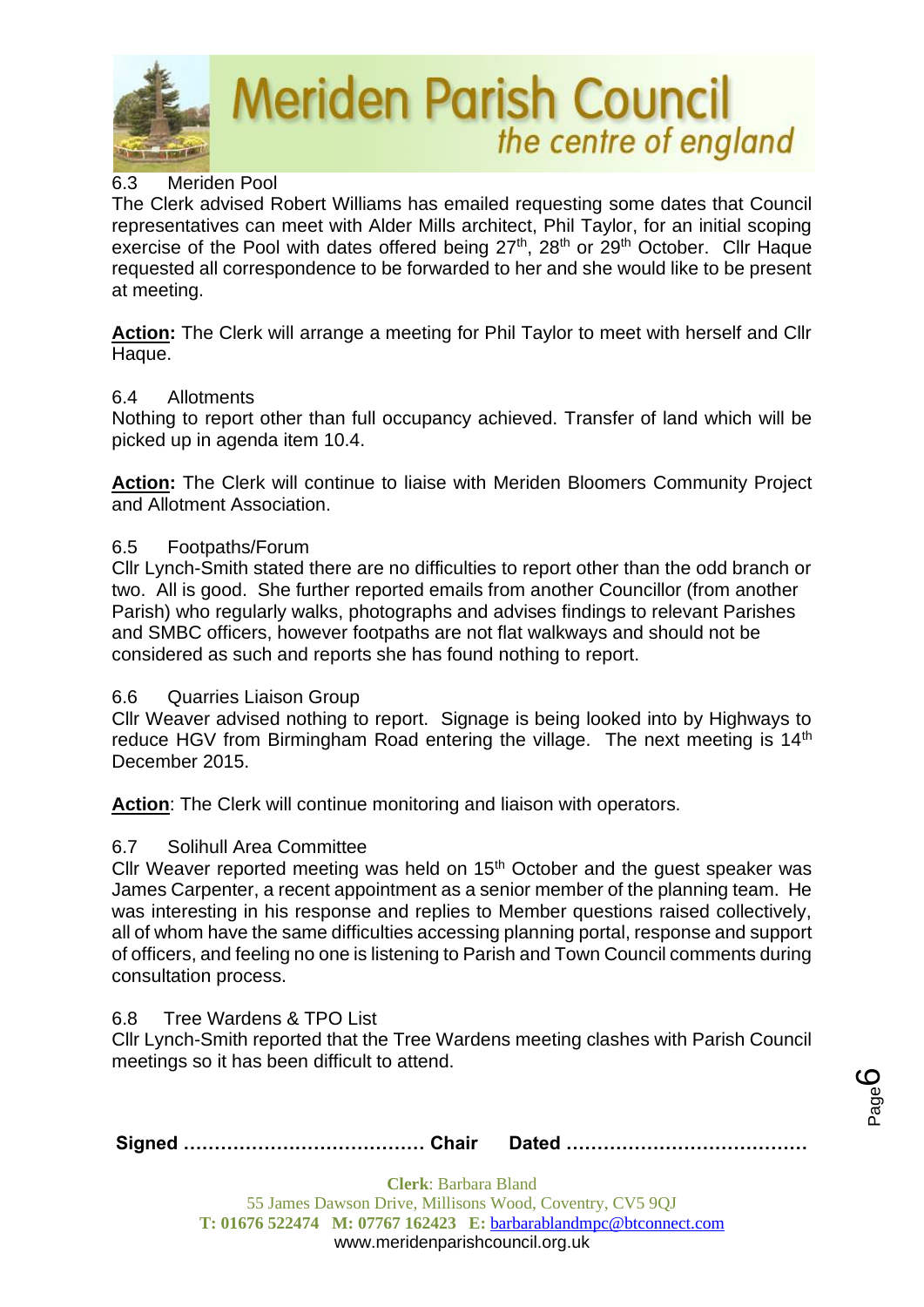

Cllr Weaver advised that she and the Clerk had met with the President of Meriden WI regarding the sourcing of a commemorative tree for WI Centenary. The WI had suggested a Canadian Maple given the origins of the WI; however it was agreed to look for native species of trees with the help of an RHS advisor. Also the site of the tree planting to be part of Meriden Gate landscaping and wildflower meadow works.

Cllr Lynch-Smith asked a wildflower meadow could be planted along the verges/banks in Millisons Wood as Coventry had done on Fletchamstead Highway. She also asked about the "free trees" to be applied for from SMBC with a deadline of  $6<sup>th</sup>$  January 2016.

**Action**: The Clerk to liaise with RHS advisor and FLS/BB to contact SMBC officers for Meriden Gate.

#### 6.9 Community Surgeries

The Clerk reported that no one attended October's surgery. Actions from summer and September surgeries remain in process.

**Action**: The Clerk will liaise with Mr Brant to action all outstanding issues.

### 6.9Community Speed Watch

Cllr Lynch Smith advised her dissatisfaction as a member of the team. A few follow up sessions have been proposed without any follow up. Cllr Barber is limited to Saturdays which misses all the commercial traffic. Cllr P Lee is now working Saturdays and not available. Currently Cllrs M Lee, P Lee and Weaver are trained. Another date is needed for Cllrs Lynch-Smith and Barber who can be supported by Cllrs M Lee and Weaver which gets the second speed watch training out of the way.

**Action**: Cllrs M Lee, Weaver and Lynch-Smith to identify one Saturday.

# *The Chair welcomed Mr & Mrs Roxburgh to the meeting for the purpose of updating Council on the set up of Meriden Sports and Recreational Trust.*

6.10 Meriden Sports Park (quarterly summary only)

Cllr Weaver advised the joint report from herself and Mr Roxburgh had been circulated to Members prior to meeting for consideration. She further stated that the proposal was for the new organisation to be a charity, not achievable as Meriden Sports Park, and this is the only way we set it up to maximise the benefit of the legacy funding. The following questions were raised:-

FLS asked that clarification be given to surrounding area.

IR replied that the area included the whole Parish and for groups delivering services to the local community.

RW stated that this model was the suggested way forward by solicitors.

IR followed this by stating this had been taken from the original objectives within the Memorandum of Association and Articles previously approved.

Page  $\blacktriangleright$ 

**Signed ………………………………… Chair Dated …………………………………**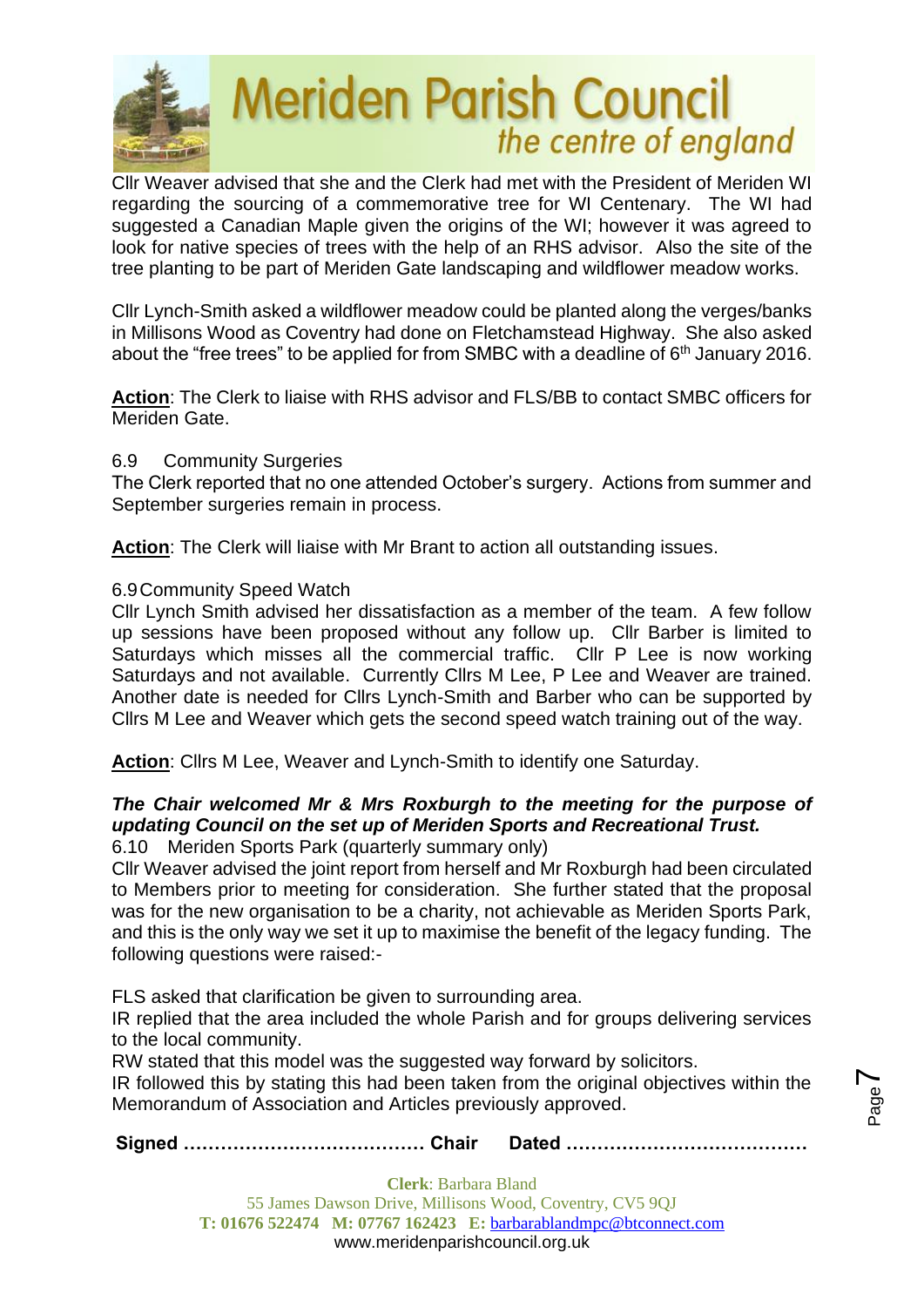

RW reiterated that there will be cross boundary issues as community users lived North Warwickshire.

IR referred to the second point which reflects the facilities supported within the Parish. FLS asked if this meant a level of funding being used for wear and tear with Parish monies.

PL stated that the funding is for the upkeep and support of the Sports Park.

RW gave an example of Sports Park management safeguarding the asset for local community use; Meriden Spartans CC have achieved success within their division and required a grass wicket, therefore brokering a deal with local Highways CC based in Coventry removing the local emphasis as Sports Park being their home ground. Some of the local Spartans players decided to set up their own Club and engaged with Sports Park management. A request was made for both Clubs to submit a business plan and formal programme of fixtures and benefit provided to local community including the continuation of Friday evening free training sessions for Meriden youngsters to participate. A decision was made in favour of the new Club due it is local links, continuity of free training sessions for young local talent and locality of players.

FLS asked if the market rate was being achieved or if it was subsidised.

RW responded that the mission statement refers to parity and equality and therefore no subsidy is provided.

ML reiterated that all clubs whether football or cricket pay the same rates as any other team within the Borough accessing other pitch facilities.

IR requested that a Parish Council representative be nominated in accordance with Charities Commission agreement, to support a joint planning process. The upkeep, maintenance and operational responsibilities for the Sports Park and Pavilion will continue under the management of the Sports Park Directors. The Trust will be responsible for investment and funding applications as a Charitable Incorporated Organisation which is newly established under 2011 Act, and as such does not have to register with Companies House. Banking arrangements are now sorted out with Barclays. The Charities Commission application was registered on 10<sup>th</sup> October 2015 with a 14 day response time.

RW confirmed that as soon as the Trust is registered then finalisation of agreement between Parish Council and Sports Park can be concluded; together with lease agreement.

IR advised that the Objectives of the Trust go wider than the Sports Park for applications to be made for recreational activities for the benefit of the Parish communities.

IR requested the following nominations and full Council approval to move forward and conclude the set up/transfer process as follows:-

**Signed ………………………………… Chair Dated …………………………………**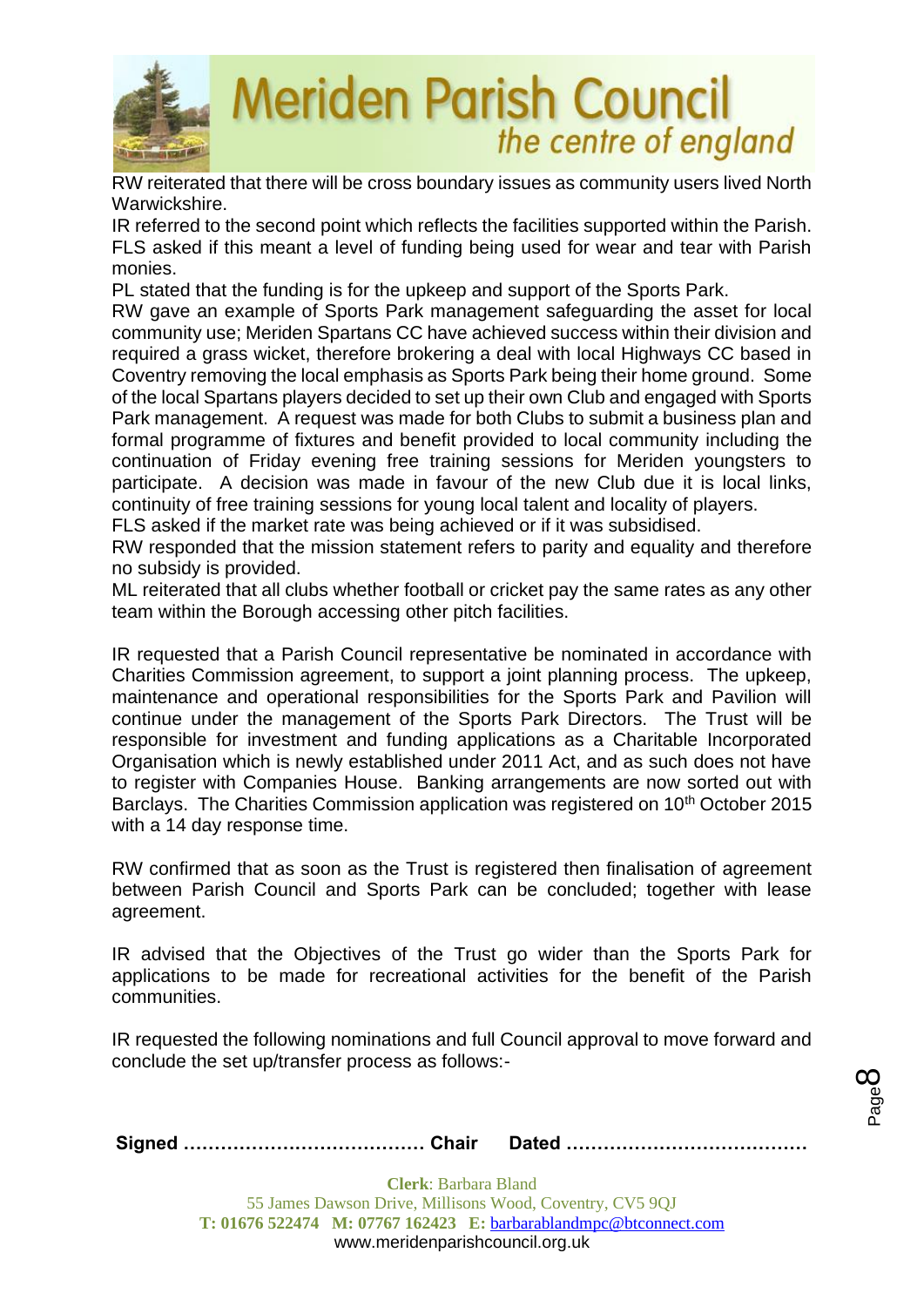

**Nomination 1 –** Cllr R Weaver to be the Transition Councillor representative to conclude the set up process and transfer of funds.

#### **IT WAS RESOLVED**

Cllr P Lee proposed approval of Cllr Weaver to continue in a transitional role to conclude the setup of Meriden Sports and Recreational Trust. The proposal was seconded by Cllr M Haque.

**Nomination 2 –** Cllr F Lynch-Smith to be Councillor Representative on Board of Trustees for Meriden Sports & Recreational Trust.

#### **IT WAS RESOLVED**

Cllr P Lee proposed approval of Cllr Lynch-Smith as Parish Council representative on the Board of Trustees for Meriden Sports & Recreational Trust. The proposal was seconded by Cllr Weaver.

**Nomination 3 –** Mrs B Bland, Clerk and Responsible Finance Officer to Meriden Parish Council to ensure process for transfer of funds from CCLA Public Sector Deposit Fund to CCLA managed investment portfolio administered by Meriden Sports and Recreational Trust.

#### **IT WAS RESOLVED**

Cllr R Weaver proposed approval of Mrs B Bland to ensure and conclude transfer process between Meriden Parish Council, CCLA and Meriden Sports and Recreational Trust. Cllr P Lee seconded the proposal.

**Nomination 4 –** To agree transfer of funds from (i) Meriden Parish Council CCLA Public Sector Deposit Fund to (ii) Meriden Parish Council Base Rate Tracker Account to (iii) Meriden Sports & Recreational Trust Account.

#### **IT WAS RESOLVED**

Cllr P Lee proposed transfer of funds from (i) Meriden Parish Council CCLA Public Sector Deposit Fund to (ii) Meriden Parish Council Base Rate Tracker Account to (iii) Meriden Sports & Recreational Trust Account. Cllr M Haque seconded the proposal.

Action: Cllr Weaver and the Clerk will continue working through the transitional process with Trustees to conclude the transfer process.

#### **7. Clerk's Report**

The Clerk's actions reflect items of agenda.

#### **8. District and Ward Councillor Reports**

Cllr Allsopp suggested the Parish Council have ready a "shopping list" for Section 106 conditions relative to Beechwood planning application for community benefit.

**Signed ………………………………… Chair Dated …………………………………**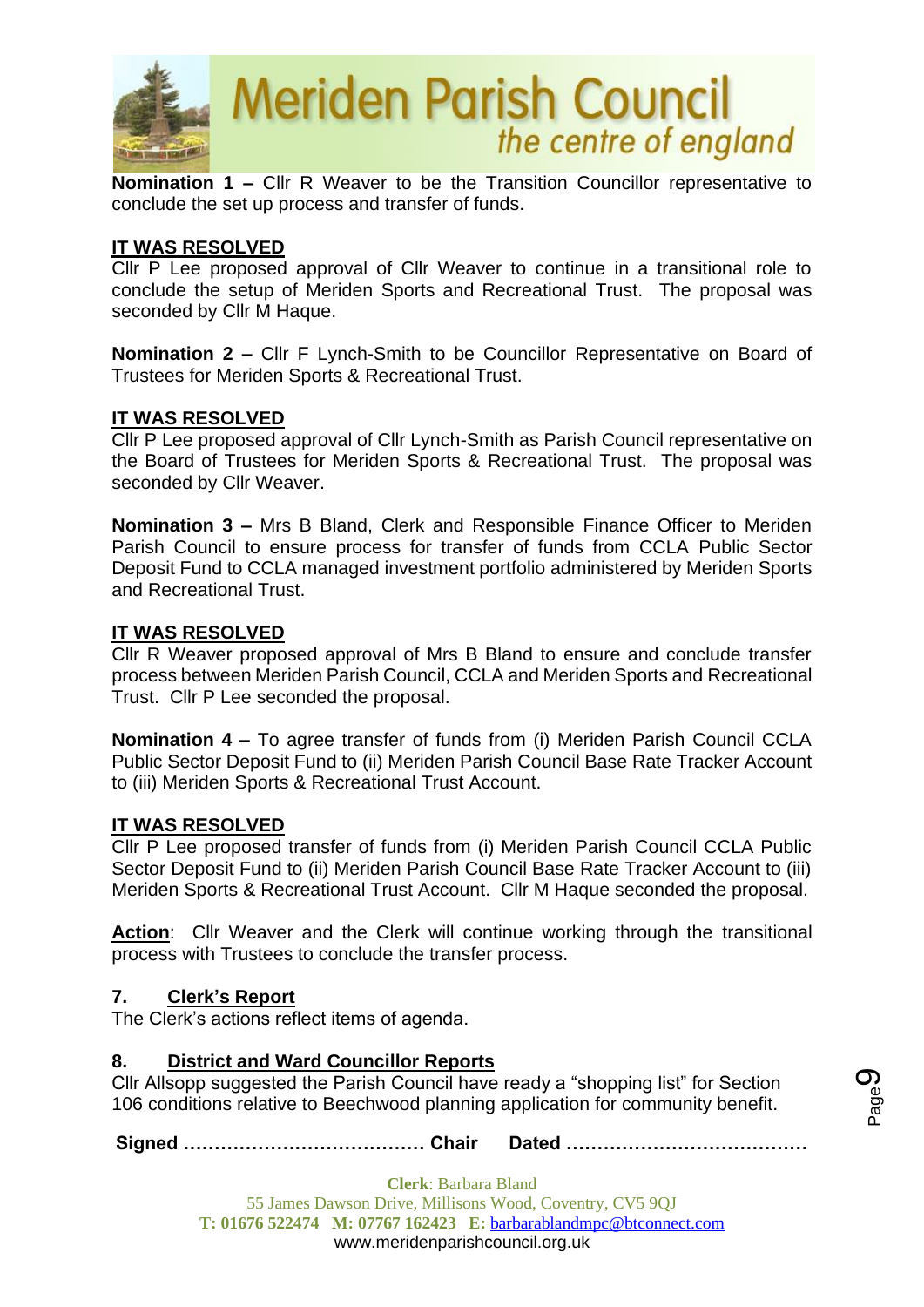

Cllr Lynch-Smith requested that any S106 request include historical story board as previously discussed by WW1 committee. Chair responded that this be transferred to Neighbourhood Planning group.

**Action**: Neighbourhood Planning group to pick up quarry planning application. Historical Story/Information Board to be sourced and priced.

Cllr Dicicco advised that SMBC had approved the Combined Authority proposal committing to work with six other Local Authorities. Work has commenced setting up a working model that will impact increased national funding. Legislation will be approved by Parliament in April 2016.

## **9. Correspondence & Communication**

- Letter received from Chief Superintendent Alex Murray regarding the closure of Balsall Common and Shirley Police Stations.
- Letter and CD received from Warwickshire County Council regarding their Waste Management Strategy. *Action: The Clerk was requested to ask Mrs Parker if she could take a look relative to Meriden Quarry.*
- Correspondence regarding acknowledgement and application for Local Council Award Scheme. *Action*: *The Clerk and Cllr Weaver to meet and complete application.*

## **10. Meriden Village Matters**

10.1 Library Update Nothing to report.

10.2 Village Commemoration WW1

The Chair advised that the football match held on  $17<sup>th</sup>$  October was very good with the Signals winning 7-0. Very positive feedback received with excellent networking opportunities for ABF sponsorship. Royal Corps of Signals wish to be fully involved with community and would an annual event to be organised.

10.3 Meriden Gate

• Freehold Transfer

Cllr Weaver reported that she and the Clerk met with Mike Swallow and David Waterson this morning. The transfer is in hand with solicitors and it will be chased up. Discussion to explore registration of Meriden Sports Park as a community asset was positive and SMBC will assist with this.

**Action:** David Waterson to chase up with SMBC Corporate Legal Team and facilitate conclusion liaising with the Clerk with an email update for next meeting.

 $_{\mathrm{Page}}$ 10

|--|--|--|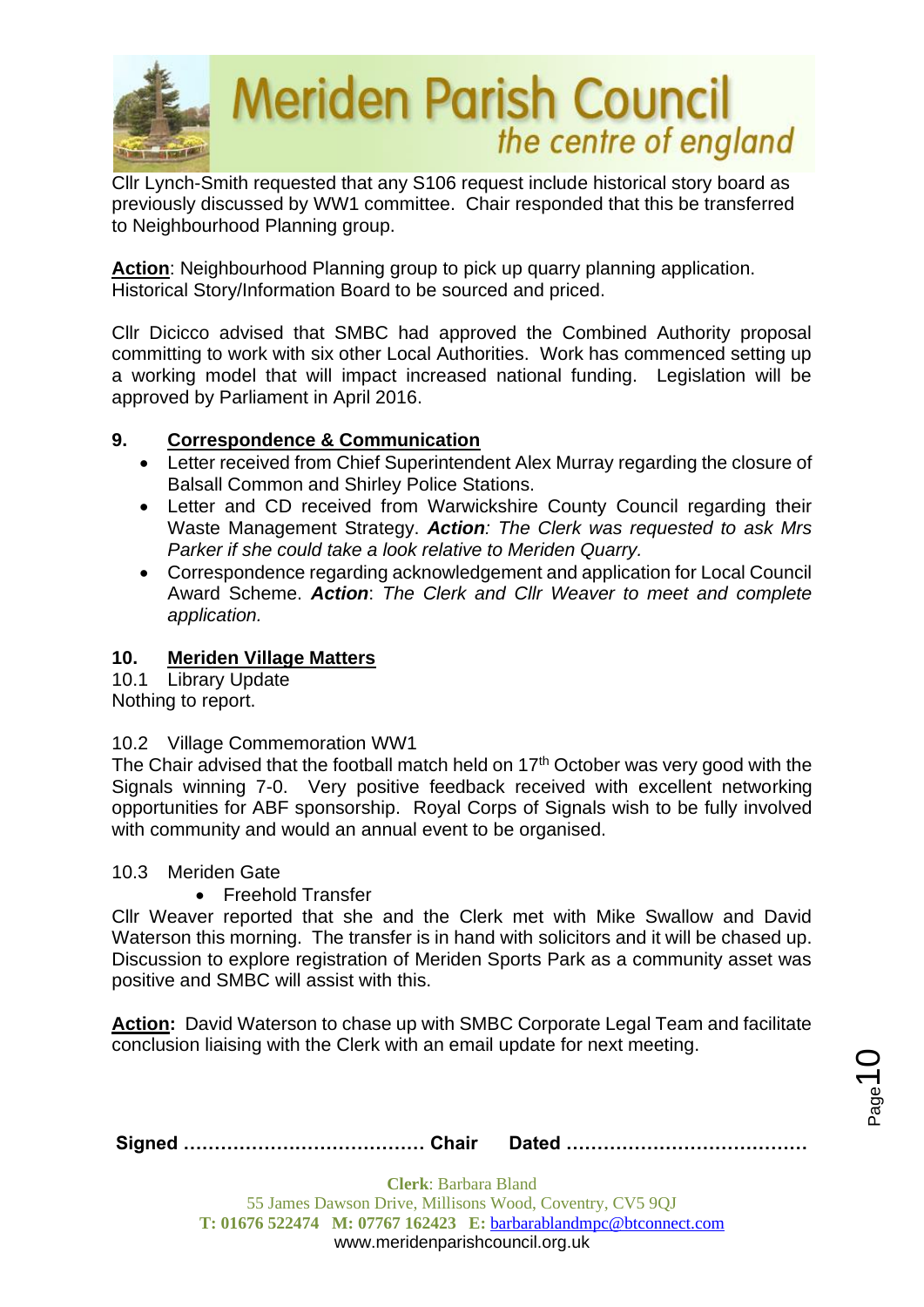

# 10.4 Taylor Wimpey (Transfer of Allotments)

The Chair reported that an email had been received by the Clerk from Taylor Wimpey reading the following contents to the meeting:- *"The extent of the water supply issue still needs further evaluation but thank you for your recent e-mail. It certainly highlights where there may have been an issue.*

*As for the remaining items, please review the attached amended management plan. This is what we issue to Trinity before we contract them to the site, however, as a result of the as-built survey, it seems there are areas that will have to be updated to suit in their agreement. Therefore, I have suggested that the extent of what you will be transferred is included on the updates.*

*In summary the Parish Council will have the following;*

- *The area you will have for allotments will be increased in length.*
- *The boundaries have been defined with the installed fencing and centreline of the hedgerow.*
- *I have allocated more land around the storage facility so that in the future, if you wish to increase this storage; you may do so without having to go through legal changes. Your access to this will be right off the adopted highway.*
- *The same access rights will apply to your parking and access in to the allotments, so you will have full control.*

*This is all yet to be reviewed by our group solicitors, however, I will stand a strong case in your favour, as I appreciate this has been a nightmare for you. Hopefully then, we are closer to getting things sorted for you."*

The plans were circulated to the meeting and Members approved the new layout and boundary. The water issue remains outstanding.

**Action:** The Clerk to reply to Taylor Wimpey and continue discussions to conclude water supply issues prior to accepting proposal.

#### 10.5 Highways

The Chair read an email received from Harvey Speed, Highway Services, as follows:- "I hope you are well. I was out at Eaves Green Lane with our contractor Balfour Beatty last Thursday to walk the job. The road closure is in place from Monday 2<sup>nd</sup> November to 20<sup>th</sup> November and we have agreed that we will somehow clear the ditches (quite difficult access-wise as the ditches are behind a line of trees). We will also be installing some additional drainage on the lane and install some headwalls for the pipes crossing the road. I'm very confident this will stop the water running constantly down the lane during the winter months."

The Clerk commented that this action was following resident concerns raised during Community Surgeries and remained and outstanding item now concluded.

**Signed ………………………………… Chair Dated …………………………………**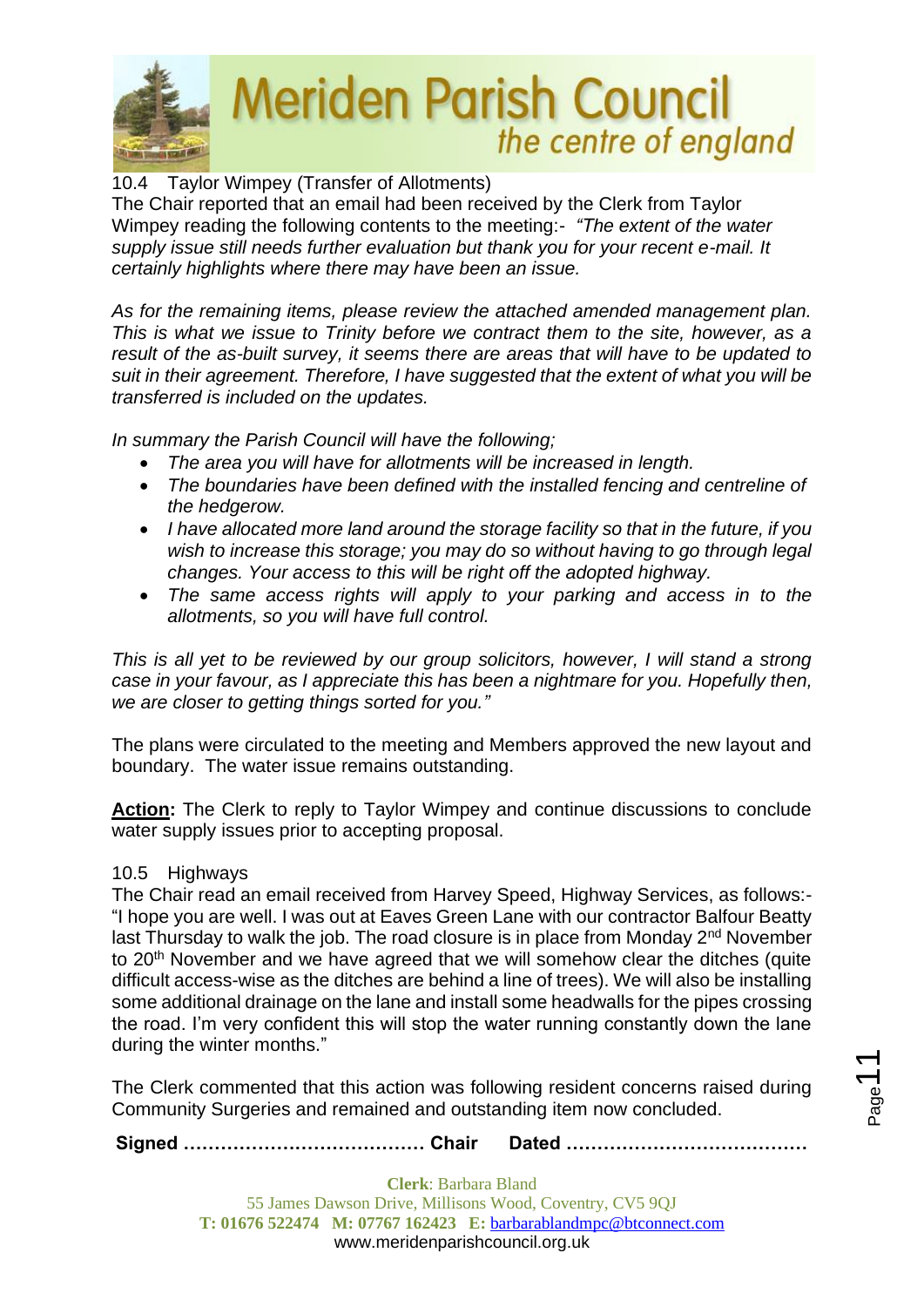

**Action**: The Clerk to thank Highway Services for their actions.

10.6 Land Registry & Ownership Nothing to report.

#### 10.7 Public Convenience Site Transfer

This item currently remains with SMBC Legal Corporate Team for a letter to be written as an addendum to formal agreement reflecting ownership remains with Parish Council.

#### **Action**: The Clerk to follow up.

10.8 Solihull Neighbourhoods in Bloom & Heart of England in Bloom 2016 The Clerk reported the next meeting will be  $5<sup>th</sup>$  November. The purchase of commemorative trees and placement has been covered under agenda item 6.8.

#### 10.9 Litter

Cllr P Lee reported that the green bins on The Green are full once more. With the increase in population and chip shop users, a request for larger replacement bins to be discussed with SMBC. Additional or larger bin required for Pool as this is also full. An organised community litter pick to be organised with Joanne Williams, Community Engagement Officer.

**Action**: The Clerk to contact SMBC Joanne Williams and arrange.

#### 10.10 Co-Op

Cllr Weaver reported a productive meeting held with Sam Buxton, Regional Manager for Heart of England Co-Op and Gary Tomlinson, Distribution Manager, Bruce Brant and the Clerk. Discussion raised issues of size of delivery lorries supported by photographic evidence of parking, road and footpath obstruction. Also the nuisance of lorries accessing the rear of the premises from Arden Close and damage caused to private property and highways footpaths. Lighting of the store after hours closure was also a nuisance to opposite properties; time sensors had previously be fitted and questions were asked why this no longer applied. Issues of staff parking and not using rear car parking. The recent armed robbery was of great concern to the community particularly as robberies are no longer taking place at night, the last being a Saturday afternoon.

All concerns raised have been taken on board for action; Mr Buxton will be speaking to staff re. parking; liaison continues with local police team who have made recommendations for improved staff awareness, security and patrols; lighting will be addressed and timeclock reintroduced to reduce nuisance of night time lighting: sponsorship for Bloom to be supported for 2016.

 $_{\rm Page}$ 12

**Signed ………………………………… Chair Dated …………………………………**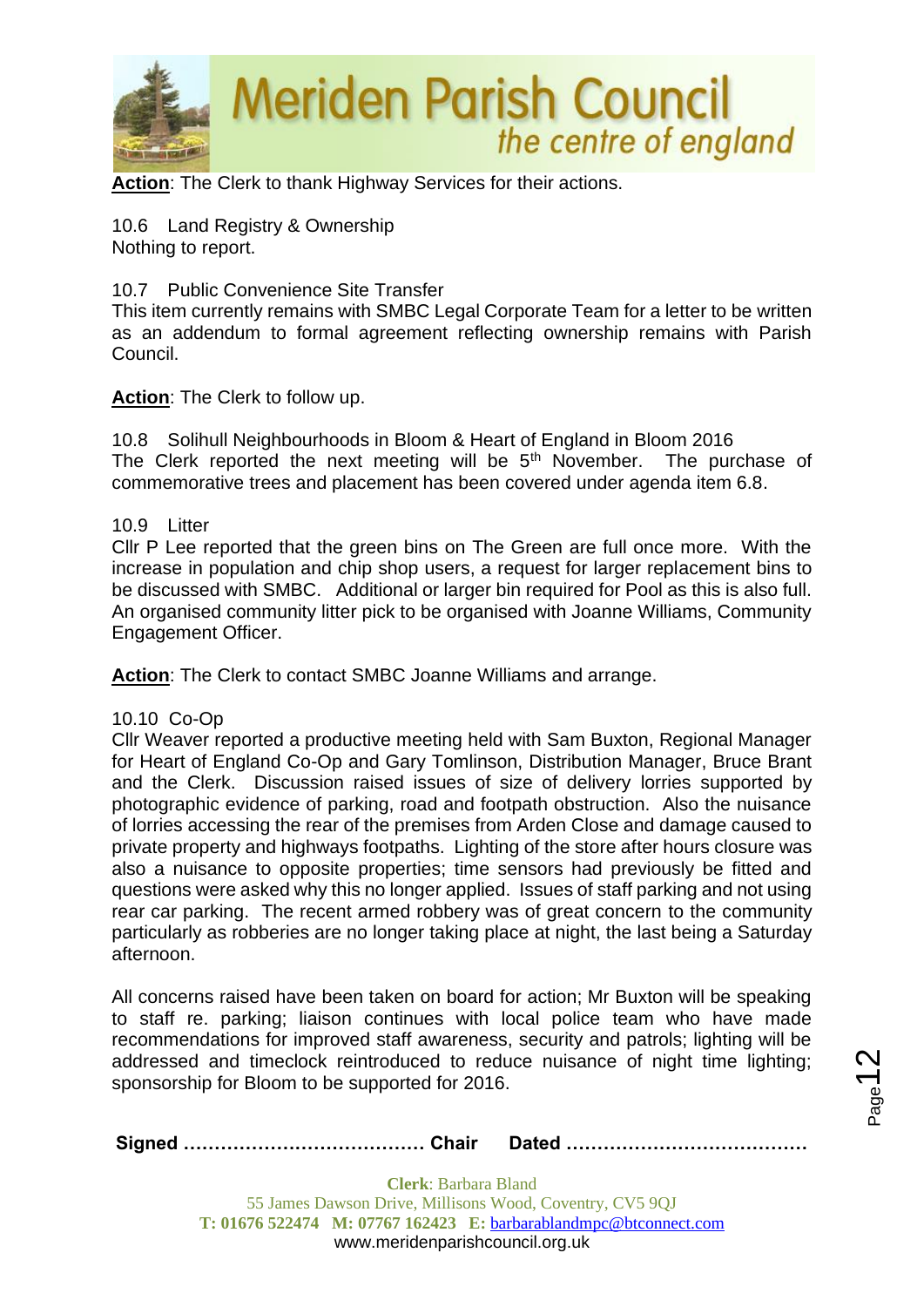

Mr Tomlinson will ensure deliveries are split 50:50 front and rear of premises; liaise with hauliers to ensure that no two lorries arrive together. Cllr Weaver invited Mr Buxton to prepare an article thanking the community for their support and also outlining improvements to be made as listed above.

**Action**: The Clerk to liaise with Mr Buxton.

10.11 Mobile Mast Update Nothing to report.

#### **11. Solihull Partnership Forum**

Cllr Weaver advised the next meeting will be held on 24<sup>th</sup> February 2016.

#### **12. Planning Matters**

12.1 Neighbourhood Planning Update

Cllr Weaver advised that the next meeting is scheduled for 22<sup>nd</sup> October however 7 apologies have been received. Therefore a recommendation to postpone until November's meeting was agreed.

**Action**: Cllr Weaver will advise planning group of postponement.

12.2 To receive update and status on Neighbourhood Planning Applications The Clerk circulated planning application update schedule.

12.3 Update of Old Garage & Caravan Storage Site, Birmingham Road Nothing to report.

12.4 Unlawful Caravan Storage Site

This item remains with Secretary of State for Appeal Hearing.

#### 12.5 Land for Burial – Cllr Lynch-Smith

Cllr Lynch-Smith advised that an awful lot of things could be done including compulsory purchase of land for burial. Consideration and discussion regarding sourcing suitable land together with the proposal for the Parochial Church Committee to meet with Parish Council representatives to further discussion as to what their three year plan is given that the burial site will be full by 2019. Cllr Weaver advised that at the last meeting Church Wardens suggested this be left in abeyance for the moment. Whilst this is a serious issue for the Parish, SMBC have a duty to source burial land in the event of no further plot availability. It was recommended that Cllr Lynch-Smith contact Reverend Lilley to discuss prior to any arrangement being made for a further joint meeting.

**Action**: Cllr Lynch-Smith to contact Reverend Lilley and report at next meeting.

**Signed ………………………………… Chair Dated …………………………………**